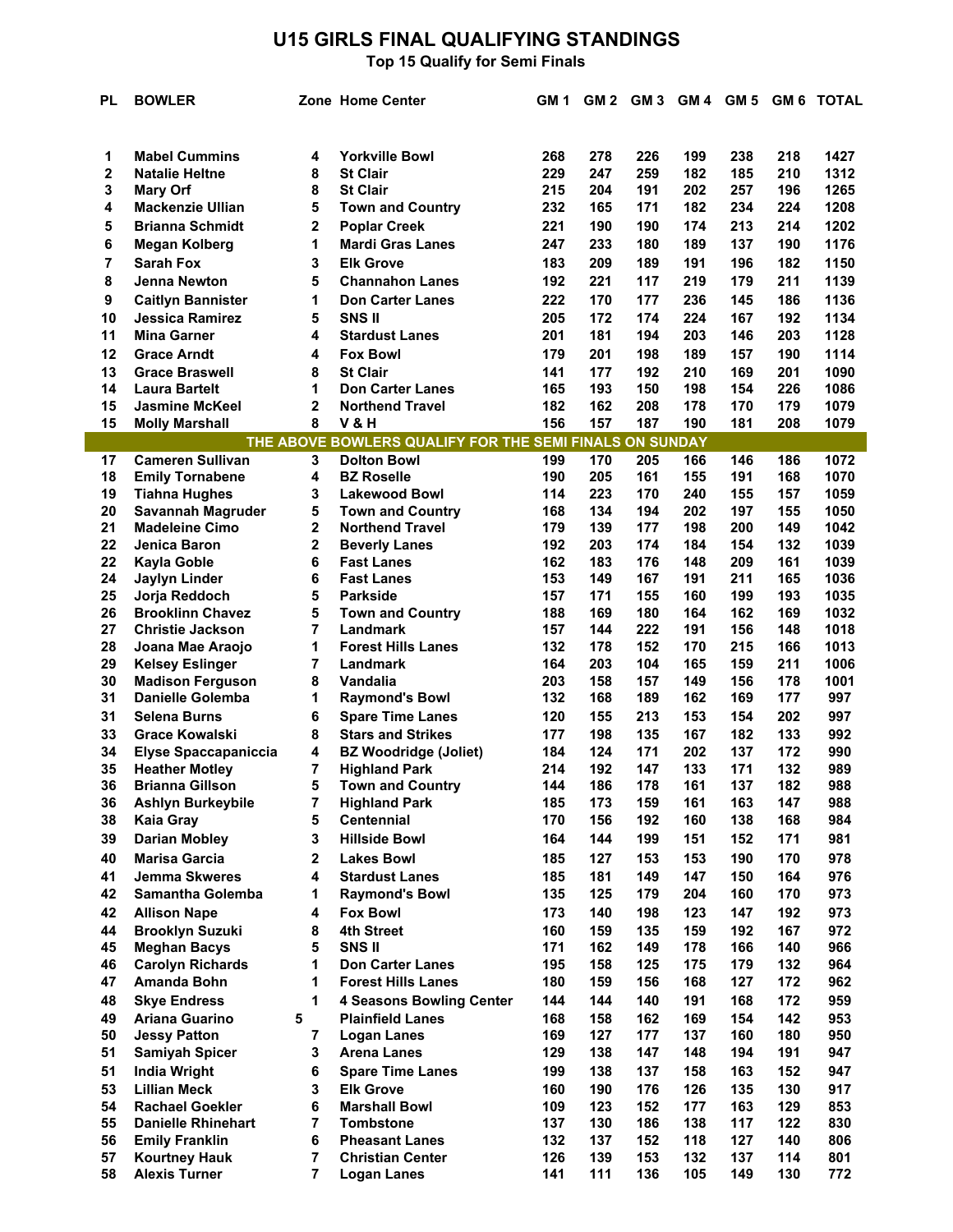## **U15 GIRLS FINAL QUALIFYING STANDINGS**

| 59 Emma Hahn       | 1 Elgin Lanes  | 98 102                                     | 145 146 121 |                           | 123                                      | 735                     |
|--------------------|----------------|--------------------------------------------|-------------|---------------------------|------------------------------------------|-------------------------|
| 60 Haylie Frick    | 2 Poplar Creek | $\begin{array}{ccc} 0 & 0 & 0 \end{array}$ |             | $\mathbf{0}$ $\mathbf{0}$ | $\begin{array}{ccc} & & & 0 \end{array}$ |                         |
| 60 Jessica Donovan | 2 SWC Travel   | $\mathbf{0}$ $\mathbf{0}$                  |             | $\mathbf 0$ $\mathbf 0$   | 0                                        | $\overline{\mathbf{0}}$ |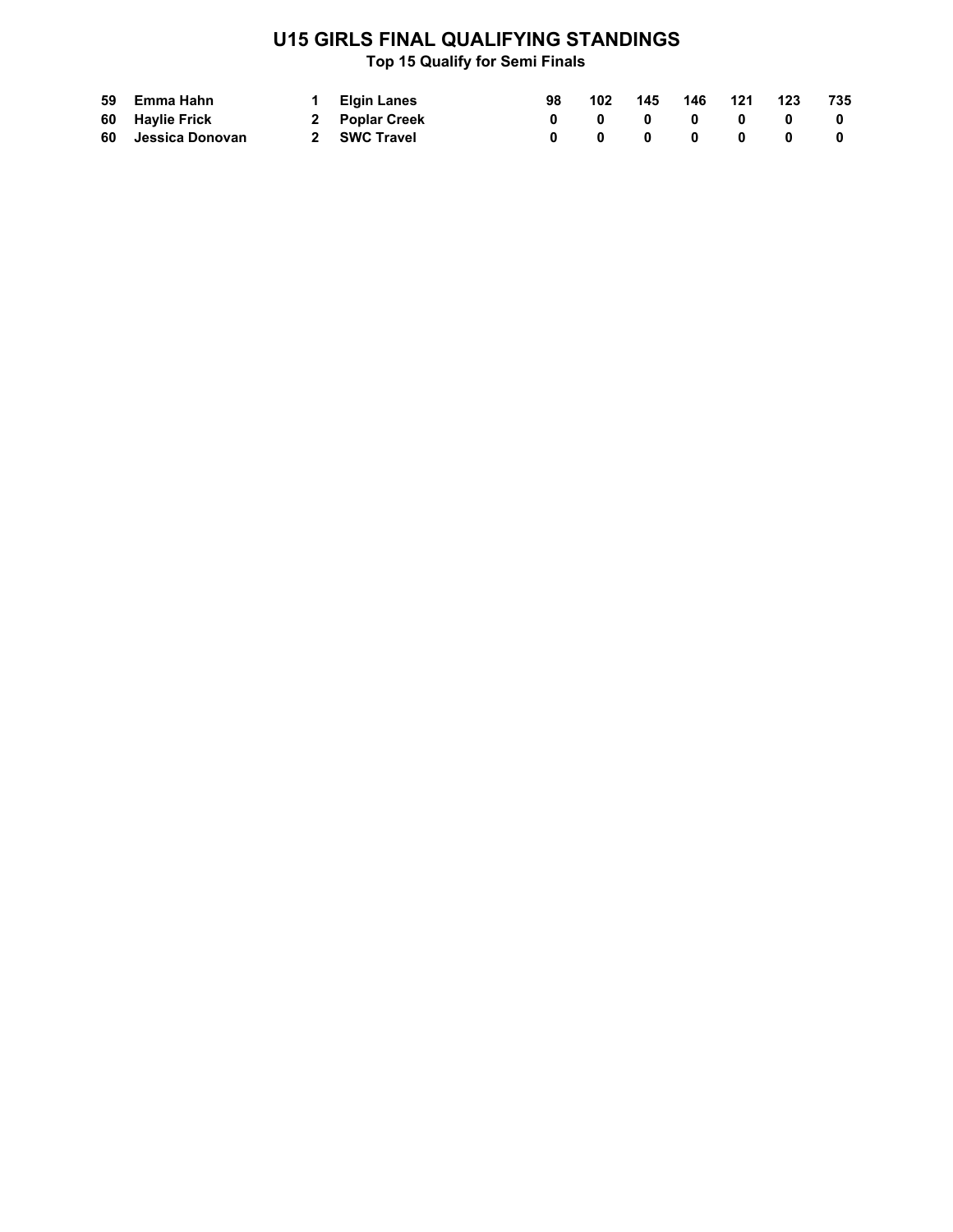## **U15 BOYS FINAL QUALIFYING STANDINGS**

| <b>PL</b> | <b>BOWLER</b>                |        | <b>Zone Home Center</b>                                 |            |            |            |            |            |            | GM 1 GM 2 GM 3 GM 4 GM 5 GM 6 TOTAL |
|-----------|------------------------------|--------|---------------------------------------------------------|------------|------------|------------|------------|------------|------------|-------------------------------------|
|           |                              |        |                                                         |            |            |            |            |            |            |                                     |
|           |                              |        |                                                         |            |            |            |            |            |            |                                     |
| 1         | <b>Brandon Caruso</b>        | 5      | <b>Channahon Lanes</b>                                  | 228        | 194        | 246        | 290        | 197        | 221        | 1376                                |
| 2         | <b>Ty Collalti</b>           | 1      | <b>4 Seasons Bowling Center</b>                         | 225        | 299        | 210        | 182        | 228        | 206        | 1350                                |
| 3         | <b>Danny LaBonte</b>         | 3      | <b>Arena Lanes</b>                                      | 215        | 216        | 218        | 226        | 235        | 233        | 1343                                |
| 4         | <b>Jason Gutkowski</b>       | 4      | <b>BZ Roselle</b>                                       | 213        | 266        | 232        | 202        | 204        | 199        | 1316                                |
| 5         | <b>Todd Rene Founier</b>     | 3      | <b>River Rand Bowl</b>                                  | 183        | 212        | 201        | 232        | 224        | 255        | 1307                                |
| 6         | Justin Zinga                 | 2      | <b>Poplar Creek</b>                                     | 279        | 215        | 201        | 149        | 265        | 183        | 1292                                |
| 6         | <b>James Menard</b>          | 5      | <b>Laraway Lanes</b>                                    | 181        | 258        | 222        | 203        | 205        | 223        | 1292                                |
| 8         | <b>Tyler Johnson</b>         | 4      | <b>Fox Bowl</b>                                         | 176        | 259        | 244        | 180        | 203        | 222        | 1284                                |
| 9         | <b>Justin Sienes</b>         | 3      | <b>River Rand Bowl</b>                                  | 248        | 200        | 221        | 225        | 215        | 169<br>194 | 1278                                |
| 9<br>11   | <b>Alex Nolan</b>            | 5      | <b>Orland Bowl</b>                                      | 224        | 247<br>234 | 213<br>223 | 201<br>235 | 199<br>182 |            | 1278                                |
| 12        | <b>Connor Pula</b>           | 3<br>5 | <b>Arena Lanes</b>                                      | 181<br>205 | 266        | 205        | 209        | 173        | 216<br>181 | 1271<br>1239                        |
| 13        | <b>Cameron Jablonski</b>     | 2      | <b>Laraway Lanes</b>                                    | 226        |            | 192        | 153        | 181        | 225        | 1234                                |
|           | Diego Cortez                 |        | Sunset Bowl                                             |            | 257        |            |            |            |            |                                     |
| 14        | <b>Braden Walters</b>        | 6      | <b>Lincoln Lanes</b>                                    | 184        | 195        | 194        | 184        | 254        | 212        | 1223                                |
| 15        | <b>Matthew LaBonte</b>       | 3      | Arena Lanes                                             | 170        | 188        | 178        | 243        | 183        | 257        | 1219                                |
| 16        | <b>Brandon Lacy</b>          | 8      | <b>St Clair</b>                                         | 201        | 224        | 190        | 215        | 225        | 163        | 1218                                |
| 17        | <b>Brandon Williamson</b>    | 4      | Lisle Lanes                                             | 195        | 180        | 216        | 236        | 218        | 166        | 1211                                |
| 18        | <b>Ben Babczak</b>           | 4      | <b>Fox Bowl</b>                                         | 190        | 221        | 163        | 207        | 221        | 208        | 1210                                |
| 19        | <b>Zachary McCormick</b>     | 3      | <b>Arena Lanes</b>                                      | 209        | 204        | 234        | 189        | 179        | 194        | 1209                                |
| 20        | <b>Nick Lewicki</b>          | 2      | <b>Northend Travel</b>                                  | 236        | 183        | 214        | 183        | 193        | 199        | 1208                                |
|           |                              |        | THE ABOVE BOWLERS QUALIFY FOR THE SEMI FINALS ON SUNDAY |            |            |            |            |            |            |                                     |
| 21        | Kyle Jordan                  | 7      | <b>IV Super Bowl</b>                                    | 197        | 214        | 216        | 170        | 205        | 203        | 1205                                |
| 22        | <b>Tony Lundy</b>            | 5      | <b>Orland Bowl</b>                                      | 192        | 226        | 204        | 204        | 173        | 204        | 1203                                |
| 23        | <b>Michael Russell</b>       | 8      | <b>Tri County</b>                                       | 229        | 190        | 191        | 220        | 199        | 172        | 1201                                |
| 24        | <b>Devan Thomas</b>          | 6      | <b>Fast Lanes</b>                                       | 164        | 224        | 188        | 219        | 177        | 228        | 1200                                |
| 25        | <b>Ethan Pash</b>            | 1      | <b>Don Carter Lanes</b>                                 | 189        | 185        | 243        | 182        | 182        | 217        | 1198                                |
| 26        | <b>Matthew Pareja</b>        | 2      | <b>Classic Bowl</b>                                     | 204        | 238        | 189        | 195        | 192        | 179        | 1197                                |
| 27        | <b>Nick Prochnow</b>         | 2      | <b>Northend Travel</b>                                  | 160        | 159        | 226        | 215        | 184        | 245        | 1189                                |
| 28        | <b>Nicholas Sternes</b>      | 2      | <b>Arlington Lanes</b>                                  | 179        | 203        | 183        | 232        | 175        | 216        | 1188                                |
| 29        | <b>Caden Fairless</b>        | 4      | <b>Yorkville Bowl</b>                                   | 162        | 213        | 181        | 191        | 210        | 229        | 1186                                |
| 30        | <b>Colton Centers</b>        | 6      | <b>Spare Time Lanes</b>                                 | 190        | 204        | 182        | 191        | 205        | 212        | 1184                                |
| 31        | <b>Daniel Holm</b>           | 4      | <b>Wheaton Bowl</b>                                     | 189        | 221        | 203        | 176        | 166        | 225        | 1180                                |
| 31        | <b>Nicolas Lutz</b>          | 8      | Vandalia                                                | 164        | 224        | 204        | 217        | 203        | 168        | 1180                                |
| 33        | <b>Ty Wasserman</b>          | 1      | Don Carter Lanes                                        | 234        | 211        | 168        | 157        | 195        | 213        | 1178                                |
| 34        | <b>Francesco Mangialardo</b> | 2      | <b>Poplar Creek</b>                                     | 192        | 181        | 224        | 232        | 184        | 157        | 1170                                |
| 35        | <b>Riley Runowiecki</b>      | 1      | <b>Mardi Gras Lanes</b>                                 | 169        | 226        | 167        | 200        | 178        | 226        | 1166                                |
| 36        | <b>Joshua Barr</b>           | 3      | <b>Arena Lanes</b>                                      | 159        | 200        | 182        | 200        | 199        | 224        | 1164                                |
| 37        | <b>Brandon Mitchell</b>      | 3      | <b>Lakewood Bowl</b>                                    | 123        | 162        | 211        | 217        | 204        | 241        | 1158                                |
| 38        | <b>Matthew Bowers Jr</b>     | 1      | <b>Don Carter Lanes</b>                                 | 203        | 182        | 210        | 187        | 186        | 187        | 1155                                |
| 39        | <b>Cameron Tyler</b>         | 1      | <b>Don Carter Lanes</b>                                 | 181        | 168        | 262        | 156        | 191        | 190        | 1148                                |
| 39        | <b>Connor Mooney</b>         | 1      | <b>Forest Hills Lanes</b>                               | 145        | 135        | 213        | 209        | 233        | 213        | 1148                                |
| 41        | Joseph Muscarnero            | 2      | <b>Arlington Lanes</b>                                  | 229        | 182        | 189        | 187        | 155        | 205        | 1147                                |
| 42        | <b>Landen Miller</b>         | 7      | <b>IV Super Bowl</b>                                    | 208        | 216        | 202        | 161        | 154        | 195        | 1136                                |
| 43        | <b>Paul Lantz</b>            | 5      | <b>T&amp;C</b>                                          | 180        | 208        | 197        | 207        | 153        | 188        | 1133                                |
| 44        | <b>Alex Middleton</b>        | 4      | <b>BZ Woodridge (Joliet)</b>                            | 203        | 179        | 146        | 206        | 180        | 214        | 1128                                |
| 44        | Zach Leshikar                | 8      | <b>Stars and Strikes</b>                                | 202        | 180        | 264        | 165        | 146        | 171        | 1128                                |
| 46        | <b>Anthony Gordon</b>        | 5      | <b>Centennial</b>                                       | 166        | 187        | 192        | 178        | 204        | 197        | 1124                                |
| 47        | <b>Justin Wexelberg</b>      | 7      | <b>QC Entertainment</b>                                 | 197        | 192        | 196        | 160        | 185        | 192        | 1122                                |
| 48        | <b>Braden Kidd</b>           | 5      | <b>T&amp;C</b>                                          | 224        | 201        | 178        | 169        | 165        | 172        | 1109                                |
| 49        | <b>Riley Callahan</b>        | 2      | <b>Beverly Lanes</b>                                    | 183        | 176        | 157        | 178        | 200        | 213        | 1107                                |
| 50        | <b>Austin Hall</b>           | 7      | Landmark                                                | 159        | 202        | 208        | 143        | 169        | 225        | 1106                                |
| 51        | <b>Malik Underwood</b>       | 3      | <b>Brunswick Zone River Grove</b>                       | 163        | 140        | 181        | 215        | 222        | 179        | 1100                                |
| 52        | <b>Bennett Christiansen</b>  | 5      | <b>Parkside Lanes</b>                                   | 144        | 154        | 210        | 208        | 142        | 241        | 1099                                |
| 53        | <b>Trever Cox</b>            | 6      | <b>Lincoln Lanes</b>                                    | 183        | 177        | 166        | 203        | 212        | 156        | 1097                                |
| 54        | <b>Sean Scaglione</b>        | 5      | T&C                                                     | 142        | 168        | 172        | 204        | 182        | 228        | 1096                                |
| 55        | <b>Jacob Miner</b>           | 7      | <b>Highland Park</b>                                    | 131        | 194        | 217        | 201        | 148        | 204        | 1095                                |
| 55        | <b>Tyler Paup</b>            | 7      | <b>Highland Park</b>                                    | 145        | 188        | 230        | 206        | 178        | 148        | 1095                                |
| 57        | <b>Evan Wicks</b>            | 4      | <b>Fox Bowl</b>                                         | 182        | 200        | 187        | 161        | 195        | 162        | 1087                                |
| 58        | <b>Trevor. White</b>         | 6      | <b>Pheasant Lanes</b>                                   | 222        | 184        | 148        | 190        | 170        | 165        | 1079                                |
| 59        | Jonathan Koga                | 4      | <b>BZ Roselle</b>                                       | 166        | 181        | 168        | 151        | 199        | 213        | 1078                                |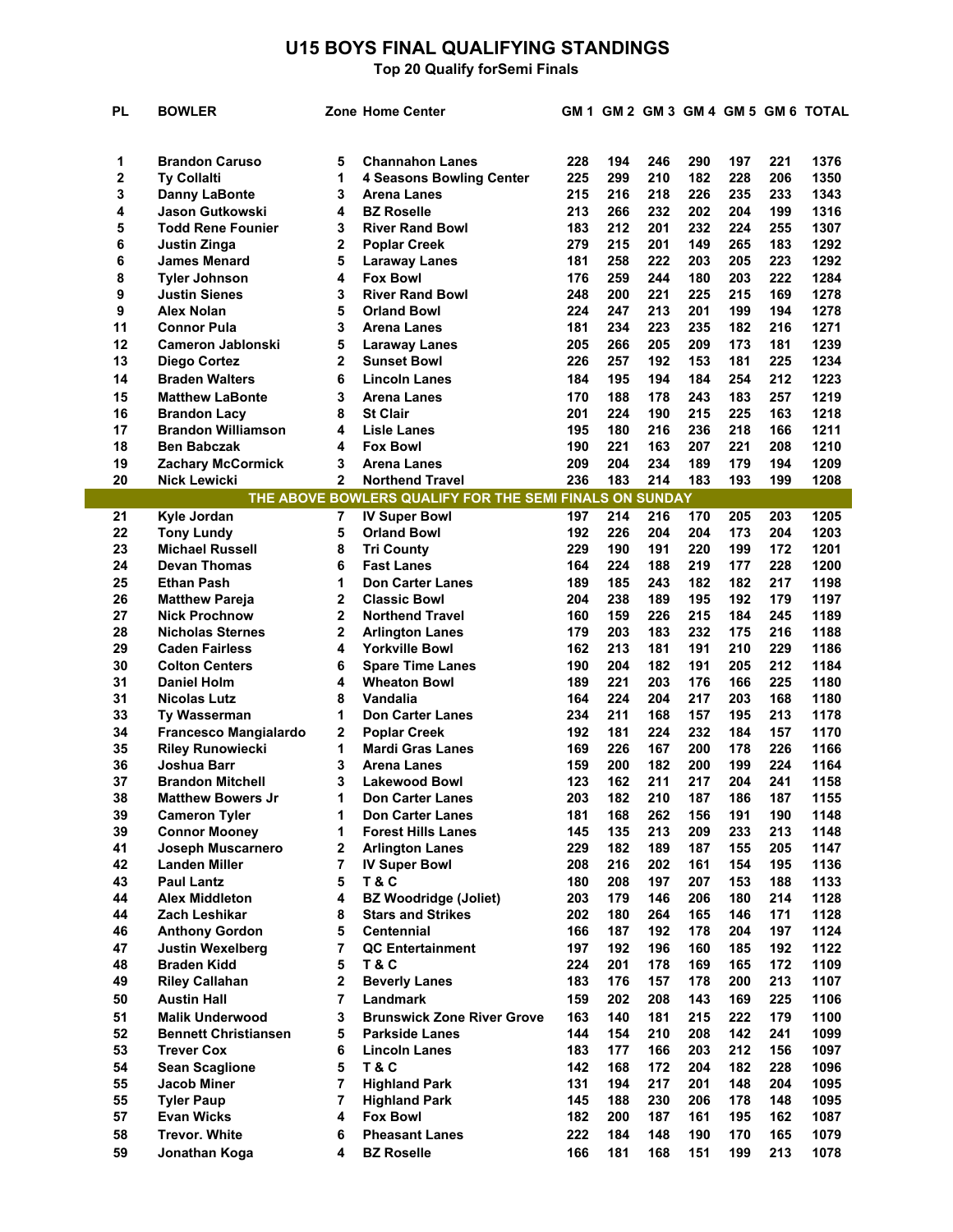## **U15 BOYS FINAL QUALIFYING STANDINGS**

| PL  | <b>BOWLER</b>             |                | Zone Home Center                | GM 1 |             |             |             |             |     | GM 2 GM 3 GM 4 GM 5 GM 6 TOTAL |
|-----|---------------------------|----------------|---------------------------------|------|-------------|-------------|-------------|-------------|-----|--------------------------------|
| 60  | Jeremiah Boyce            | 8              | <b>Bel Air</b>                  | 223  | 107         | 176         | 222         | 195         | 153 | 1076                           |
| 61  | <b>Conner Jones</b>       | 7              | <b>King Pin</b>                 | 193  | 170         | 179         | 181         | 190         | 159 | 1072                           |
| 61  | <b>Alec Blaydes</b>       | 8              | <b>Nu Bowl</b>                  | 200  | 198         | 183         | 147         | 180         | 164 | 1072                           |
| 63  | <b>Donny Richards</b>     | 8              | <b>St Clair</b>                 | 194  | 187         | 161         | 181         | 184         | 164 | 1071                           |
| 64  | <b>Brenen Seward</b>      | $\overline{7}$ | <b>Linn Lanes</b>               | 215  | 174         | 171         | 143         | 158         | 207 | 1068                           |
| 65  | <b>Austin Waller</b>      | 6              | <b>Pheasant Lanes</b>           | 167  | 181         | 195         | 168         | 158         | 192 | 1061                           |
| 66  | <b>Aden Hopkins</b>       | 8              | <b>Strike Zone</b>              | 140  | 201         | 196         | 154         | 186         | 181 | 1058                           |
| 67  | <b>Aiden Scott</b>        | 6              | <b>Old Orchard Lanes</b>        | 162  | 220         | 175         | 172         | 164         | 163 | 1056                           |
| 68  | <b>Anthony Martinez</b>   | 4              | <b>Yorkville Bowl</b>           | 201  | 190         | 168         | 145         | 174         | 177 | 1055                           |
| 68  | <b>James Kontos</b>       | 5              | SNS <sub>II</sub>               | 175  | 173         | 200         | 155         | 196         | 156 | 1055                           |
| 70  | <b>Aiden Toohey</b>       | 8              | <b>St Clair</b>                 | 213  | 159         | 180         | 189         | 157         | 153 | 1051                           |
| 71  | <b>Justin Mooney</b>      | 1              | <b>Don Carter Lanes</b>         | 157  | 174         | 201         | 153         | 186         | 179 | 1050                           |
| 71  | Kaden Johnson             | 7              | Northgate                       | 152  | 179         | 180         | 177         | 196         | 166 | 1050                           |
| 73  | <b>Ryan Serchuk</b>       | 5              | <b>Channahon Lanes</b>          | 154  | 199         | 180         | 169         | 168         | 177 | 1047                           |
| 74  | Kai Horton                | 1              | <b>Don Carter Lanes</b>         | 172  | 156         | 191         | 172         | 188         | 158 | 1037                           |
| 74  | <b>Jarrett VanBriesen</b> | 1              | <b>Forest Hills Lanes</b>       | 181  | 183         | 193         | 164         | 156         | 160 | 1037                           |
| 76  | <b>Benjamin Avila</b>     | 5              | <b>Centennial</b>               | 202  | 147         | 214         | 137         | 158         | 177 | 1035                           |
| 77  | <b>Matthew Jacobson</b>   | 7              | <b>IV Super Bowl</b>            | 120  | 191         | 140         | 190         | 156         | 234 | 1031                           |
| 78  | <b>Efrain Soto</b>        | 5              | <b>Channahon Lanes</b>          | 155  | 201         | 165         | 178         | 159         | 172 | 1030                           |
| 79  | Ivan Escolar              | 5              | <b>Laraway Lanes</b>            | 125  | 211         | 160         | 183         | 171         | 174 | 1024                           |
| 80  | <b>Kohlton Calvin</b>     | $\overline{7}$ | <b>Plaza Lanes</b>              | 187  | 146         | 144         | 198         | 202         | 146 | 1023                           |
| 81  | <b>Ethan Kailin</b>       | $\mathbf{2}$   | <b>Lakeside Lanes</b>           | 184  | 173         | 184         | 166         | 159         | 156 | 1022                           |
| 82  | <b>Mykhai Harris</b>      | 3              | <b>Lakewood Bowl</b>            | 155  | 138         | 162         | 176         | 195         | 194 | 1020                           |
| 83  | <b>Joseph Sisson</b>      | 1              | <b>Don Carter Lanes</b>         | 161  | 176         | 175         | 191         | 151         | 156 | 1010                           |
| 84  | <b>Dylan Gregson</b>      | 8              | <b>Bel-Air</b>                  | 180  | 194         | 173         | 179         | 134         | 147 | 1007                           |
| 85  | Jake Jordan               | 4              | <b>BZ Glendale Heights</b>      | 194  | 174         | 180         | 106         | 211         | 139 | 1004                           |
| 86  | <b>Brock Whiteman</b>     | 5              | T&C                             | 160  | 193         | 170         | 156         | 148         | 172 | 999                            |
| 87  | <b>Jackson Eberle</b>     | 6              | <b>Pheasant Lanes</b>           | 135  | 199         | 150         | 160         | 184         | 167 | 995                            |
| 88  | <b>Justin Karnats</b>     | 6              | <b>Pheasant Lanes</b>           | 171  | 207         | 170         | 164         | 131         | 149 | 992                            |
| 89  | <b>Tyler Day</b>          | 7              | <b>King Pin</b>                 | 204  | 142         | 158         | 175         | 168         | 141 | 988                            |
| 90  | <b>Kelton Pelzer</b>      | 7              | <b>IV Super Bowl</b>            | 169  | 161         | 160         | 156         | 163         | 171 | 980                            |
| 91  | <b>Trevor White</b>       | 1              | <b>Plum Hollow</b>              | 143  | 149         | 180         | 160         | 156         | 189 | 977                            |
| 91  | <b>Jacob Griffel</b>      | 8              | <b>Bowlero</b>                  | 127  | 196         | 135         | 187         | 155         | 177 | 977                            |
| 93  | <b>Tom Antonson</b>       | 4              | <b>Fox Bowl</b>                 | 117  | 172         | 188         | 175         | 146         | 171 | 969                            |
| 94  | <b>Kieran Pavlat</b>      | 3              | <b>River Rand Bowl</b>          | 173  | 122         | 156         | 165         | 162         | 189 | 967                            |
| 95  | <b>David Roscoe</b>       | $\overline{2}$ | <b>BZ Niles</b>                 | 192  | 164         | 146         | 152         | 166         | 143 | 963                            |
| 96  | <b>Trenton Acuncius</b>   | 7              | <b>IV Super Bowl</b>            | 135  | 170         | 177         | 144         | 141         | 176 | 943                            |
| 97  | <b>Corbin Vaughn</b>      | 8              | <b>West Park</b>                | 202  | 124         | 147         | 172         | 156         | 138 | 939                            |
| 98  | Joseph Ksiezak            | 5              | <b>Centennial</b>               | 127  | 164         | 143         | 202         | 159         | 140 | 935                            |
| 99  | <b>Carson Soles</b>       | 1              | <b>Don Carter Lanes</b>         | 138  | 161         | 171         | 164         | 135         | 163 | 932                            |
| 100 | <b>Will Hoesing</b>       | 8              | <b>Bowlero</b>                  | 138  | 133         | 145         | 161         | 154         | 135 | 866                            |
| 101 | <b>Ismael Irizarry</b>    | 3              | <b>Habetler Bowl</b>            | 137  | 144         | 124         | 110         | 148         | 184 | 847                            |
| 102 | <b>Nick Copeland</b>      | 6              | <b>Old Orchard Lanes</b>        | 136  | 156         | 124         | 124         | 137         | 161 | 838                            |
| 103 | Jonathon Skalon           | 3              | <b>Rolling Lanes</b>            | 120  | 123         | 190         | 149         | 119         | 135 | 836                            |
| 104 | lan Keeney                | 1              | <b>4 Seasons Bowling Center</b> | 127  | 113         | 118         | 0           | 0           | 0   | 358                            |
| 105 | <b>Christopher. Moore</b> | 3              | <b>Lakewood Bowl</b>            | 0    | 0           | 0           | 0           | 0           | 0   | 0                              |
| 105 | <b>Anthony Paul</b>       | 5              | <b>Laraway Lanes</b>            | 0    | 0           | 0           | 0           | 0           | 0   | 0                              |
| 105 | <b>Justin Yunus</b>       | 7              | <b>Christian Center</b>         | 0    | $\mathbf 0$ | $\mathbf 0$ | $\mathbf 0$ | $\mathbf 0$ | 0   | 0                              |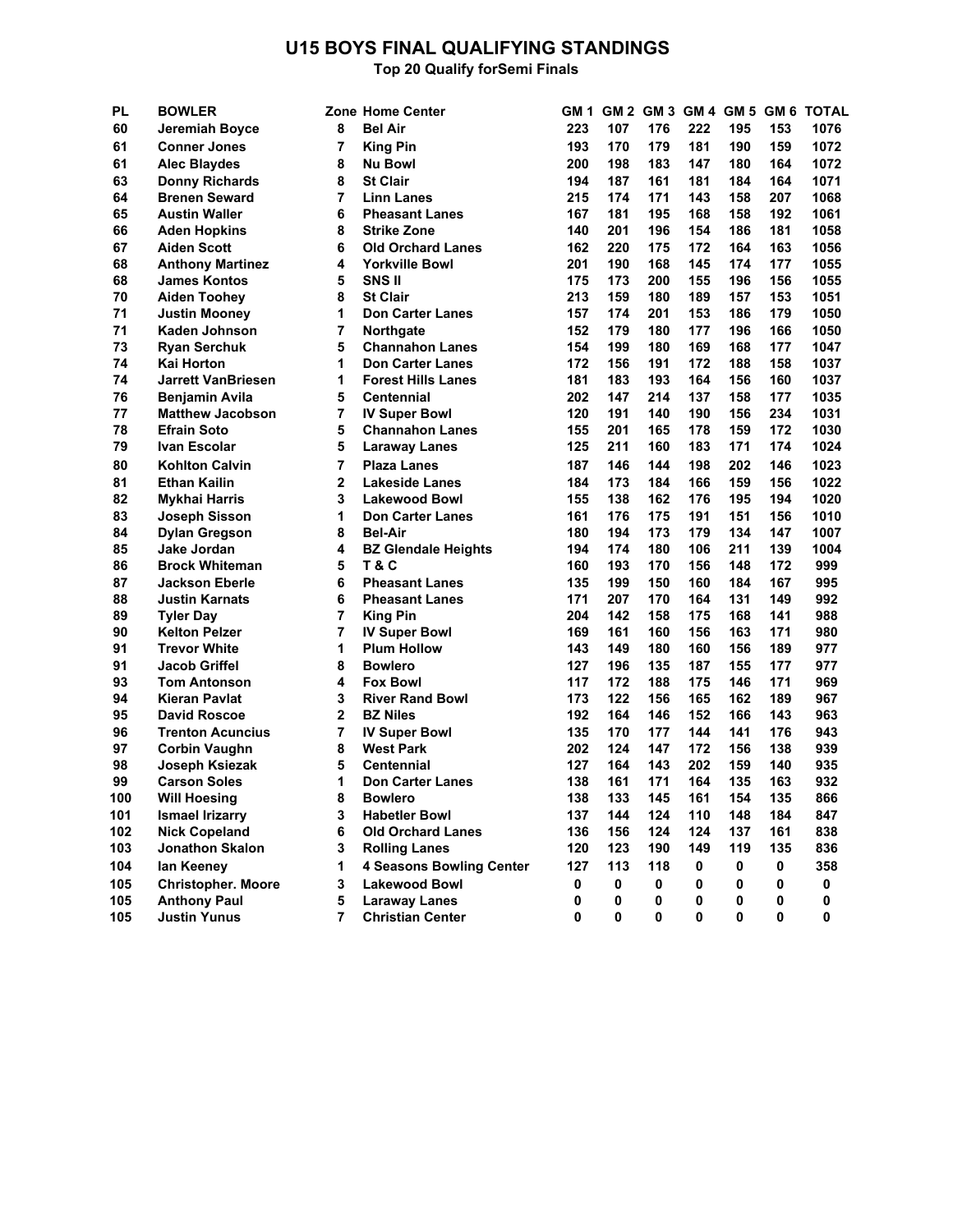# **U20 GIRLS FINAL QUALIFYING STANDINGS**

| PL       | <b>BOWLER</b>                                  |                | Zone Home Center                                        | GM 1       |            |            |            |            |            | GM 2 GM 3 GM 4 GM 5 GM 6 TOTAL |
|----------|------------------------------------------------|----------------|---------------------------------------------------------|------------|------------|------------|------------|------------|------------|--------------------------------|
| 1        | <b>Mary Conneely</b>                           | 3              | <b>Elk Grove</b>                                        | 212        | 207        | 172        | 246        | 203        | 235        | 1275                           |
| 2        | Kayla Verstraete                               | 1              | <b>Forest Hills Lanes</b>                               | 181        | 236        | 223        | 196        | 205        | 201        | 1242                           |
| 3        | Emma Wrenn                                     | 2              | <b>Beverly Lanes</b>                                    | 195        | 195        | 203        | 221        | 205        | 219        | 1238                           |
| 4        | <b>Jessica Soskich</b>                         | 2              | <b>Beverly Lanes</b>                                    | 191        | 231        | 195        | 210        | 187        | 215        | 1229                           |
| 5        | Rebecca Hagerman                               | 1              | <b>Forest Hills Lanes</b>                               | 223        | 180        | 202        | 205        | 180        | 237        | 1227                           |
| 6        | <b>Angelique Dalesandro</b>                    | 3              | <b>River Rand Bowl</b>                                  | 191        | 186        | 202        | 206        | 204        | 236        | 1225                           |
| 7        | <b>Bailey Delrose</b>                          | 5              | <b>SNSII</b>                                            | 176        | 213        | 233        | 205        | 197        | 200        | 1224                           |
| 8        | <b>Cassie Bucaro</b>                           | 5              | <b>T&amp;C</b>                                          | 161        | 247        | 212        | 190        | 235        | 158        | 1203                           |
| 9        | <b>Grace Karraker</b>                          | 5              | <b>SNSII</b>                                            | 190        | 222        | 225        | 202        | 159        | 204        | 1202                           |
| 10       | <b>Cassidy Ray</b>                             | 8              | <b>Herrin</b>                                           | 213        | 196        | 195        | 185        | 180        | 224        | 1193                           |
| 11       | Victoria Odarczenko                            | 3              | <b>Habetler Bowl</b>                                    | 213        | 201        | 204        | 188        | 192        | 184        | 1182                           |
| 12       | <b>Natalie Koprowitz</b>                       | 8              | <b>Showtime</b>                                         | 182        | 206        | 175        | 204        | 181        | 233        | 1181                           |
| 13       | <b>Alexis Kolberg</b>                          | 1              | <b>Mardi Gras Lanes</b>                                 | 148        | 181        | 170        | 245        | 226        | 195        | 1165                           |
| 14       | <b>Emily Voight</b>                            | 2              | <b>Northend Travel</b>                                  | 193        | 191        | 200        | 218        | 171        | 190        | 1163                           |
| 15       | <b>Stephanie Richards</b>                      | 1              | <b>Forest Hills Lanes</b>                               | 197        | 175        | 193        | 220        | 177        | 196        | 1158                           |
| 15       | <b>Gillian Sutton</b>                          | 7              | <b>IV Super Bowl</b>                                    | 177        | 237        | 194        | 220        | 136        | 194        | 1158                           |
|          |                                                |                | THE ABOVE BOWLERS QUALIFY FOR THE SEMI FINALS ON SUNDAY |            |            |            |            |            |            |                                |
| 17       | <b>Kaitlyn Lacy</b>                            | 8              | <b>St Clair</b>                                         | 181        | 223        | 205        | 185        | 160        | 200        | 1154                           |
| 18       | Paytynn Kuhns                                  | 4              | <b>Fox Bowl</b>                                         | 166        | 184        | 176        | 186        | 236        | 183        | 1131                           |
| 19       | <b>Capri Howard</b>                            | 3              | <b>Lakewood Bowl</b>                                    | 204        | 190        | 191        | 161        | 169        | 210        | 1125                           |
| 20       | Arieana Upshaw                                 | 2              | <b>Arlington Lanes</b>                                  | 202        | 202        | 190        | 146        | 189        | 190        | 1119                           |
| 21       | <b>Hannah Jaros</b>                            | 4              | <b>Yorkville Bowl</b>                                   | 192        | 173        | 224        | 164        | 157        | 200        | 1110                           |
| 22       | <b>Carmella Russell</b>                        | 5              | <b>T&amp;C</b>                                          | 180        | 209        | 180        | 171        | 189        | 180        | 1109                           |
| 23       | <b>Caitlyn Kaltenbrun</b>                      | 1              | <b>Town and Country Lanes</b>                           | 149        | 201        | 199        | 217        | 153        | 188        | 1107                           |
| 23       | Leah Samuelson-Burkeybile                      | $\overline{7}$ | <b>Highland Park</b>                                    | 221        | 197        | 195        | 150        | 173        | 171        | 1107                           |
| 25       | <b>Maliyah Hamilton</b>                        | 8              | <b>Salem</b>                                            | 194        | 157        | 122        | 245        | 232        | 154        | 1104                           |
| 26       | <b>Lauren Hays</b>                             | 8              | <b>Salem</b>                                            | 169        | 162        | 212        | 162        | 192        | 203        | 1100                           |
| 27       | <b>Lynzee Quade</b>                            | 7              | <b>Highland Park</b>                                    | 200        | 231        | 171        | 183        | 144        | 169        | 1098                           |
| 28       | <b>Danielle Stefanski</b>                      | 5              | <b>Orland Bowl</b>                                      | 191        | 187        | 161        | 176        | 196        | 183        | 1094                           |
| 29       | <b>Chloe Long</b>                              | 4              | <b>BZ Woodridge</b>                                     | 170        | 175        | 166        | 198        | 196        | 182        | 1087                           |
| 30       | <b>Caitlin Howard</b>                          | $\mathbf 2$    | <b>Arlington Lanes</b>                                  | 189        | 157        | 170        | 180        | 170        | 214        | 1080                           |
| 31       | <b>Stephanie Gasca</b>                         | 3              | <b>Arena Lanes</b>                                      | 202        | 180        | 233        | 195        | 124        | 140        | 1074                           |
| 31       | <b>Gina Russell</b>                            | 5              | <b>T&amp;C</b>                                          | 192        | 167        | 164        | 134        | 199        | 218        | 1074                           |
| 33       | <b>Sunshine Bobnick</b>                        | 2              | <b>Poplar Creek</b>                                     | 189        | 198        | 159        | 167        | 179        | 179        | 1071                           |
| 34       | <b>Kaytlon Richardson</b>                      | 8              | <b>Herrin</b>                                           | 213        | 156        | 170        | 201        | 177        | 153        | 1070                           |
| 35       | <b>Shania Carr</b>                             | 3              | <b>Hillside Bowl</b>                                    | 157        | 159        | 156        | 201        | 202        | 189        | 1064                           |
| 36       | <b>Destiny Rottman</b>                         | 7              | <b>Highland Park</b>                                    | 234        | 136        | 206        | 173        | 193        | 114        | 1056                           |
| 37       | Maggie Faje                                    | 2              | <b>Northend Travel</b>                                  | 180        | 184        | 163        | 172        | 167        | 185        | 1051                           |
| 38       | <b>Samantha Mattern</b>                        | 5              | <b>Parkside Lanes</b>                                   | 141        | 175        | 205        | 180        | 186        | 161        | 1048                           |
| 39       | Dana Ackerson                                  | 5              | <b>SNSII</b>                                            | 157        | 169        | 168        | 174        | 177        | 197        | 1042                           |
| 40       | <b>Angel Grinnall</b>                          | 1              | <b>Don Carter Lanes</b>                                 | 179        | 176        | 149        | 134        | 174        | 225        | 1037                           |
| 41<br>42 | <b>Katie Dummer</b><br><b>Ashley Westbrook</b> | 1<br>8         | <b>T-Byrd Lanes</b><br><b>Bowl Haven</b>                | 178<br>169 | 168<br>151 | 190<br>182 | 167<br>172 | 187<br>156 | 139<br>187 | 1029<br>1017                   |
| 43       | <b>Carolyn Dudeck</b>                          | 5              | <b>Laraway Lanes</b>                                    | 160        | 244        | 160        | 126        | 166        | 150        | 1006                           |
| 44       | <b>Carlie Elder</b>                            | 1              | <b>T-Byrd Lanes</b>                                     | 144        | 150        | 197        | 154        | 175        | 184        | 1004                           |
| 45       | <b>Mercy Linder</b>                            | 6              | <b>Fast Lanes</b>                                       | 172        | 146        | 168        | 135        | 165        | 204        | 990                            |
| 46       | <b>Molly Turek</b>                             | 6              | <b>Pheasant Lanes</b>                                   | 173        | 207        | 143        | 113        | 195        | 146        | 977                            |
| 47       | <b>Haley Kowalski</b>                          | 4              | <b>Fox Bowl</b>                                         | 144        | 147        | 205        | 158        | 143        | 168        | 965                            |
| 48       | <b>Bailey Hadden</b>                           | 6              | <b>Country Tyme Lanes</b>                               | 171        | 136        | 138        | 190        | 181        | 143        | 959                            |
| 49       | <b>Melissa Bates</b>                           | 1              | <b>Plum Hollow</b>                                      | 207        | 172        | 143        | 160        | 141        | 134        | 957                            |
| 50       | <b>Amy Stroud</b>                              | 8              | <b>Salem</b>                                            | 212        | 213        | 136        | 124        | 131        | 128        | 944                            |
| 51       | Jordan Tiberi                                  | 4              | <b>Stardust Lanes</b>                                   | 155        | 148        | 141        | 191        | 132        | 172        | 939                            |
| 52       | Kayelynn Wellman                               | 6              | <b>Pheasant Lanes</b>                                   | 159        | 140        | 168        | 165        | 163        | 140        | 935                            |
| 53       | <b>Melissa Reiss</b>                           | 6              | <b>Pheasant Lanes</b>                                   | 131        | 147        | 158        | 159        | 149        | 171        | 915                            |
| 54       | <b>Clara Ferrari</b>                           | $\overline{7}$ | <b>IV Super Bowl</b>                                    | 131        | 144        | 146        | 153        | 177        | 150        | 901                            |
| 55       | Megan Neverouski                               | 4              | <b>BZ Woodridge</b>                                     | 172        | 147        | 145        | 125        | 124        | 173        | 886                            |
| 56       | <b>Victoria Barnhart</b>                       | 1              | <b>Town and Country Lanes</b>                           | 184        | 117        | 156        | 149        | 158        | 117        | 881                            |
| 57       | <b>Carly Haines</b>                            | 6              | <b>Spare Time Lanes</b>                                 | 119        | 175        | 155        | 125        | 139        | 157        | 870                            |
| 58       | Makayla Tyra                                   | 8              | <b>Bel Air</b>                                          | 174        | 123        | 157        | 119        | 149        | 143        | 865                            |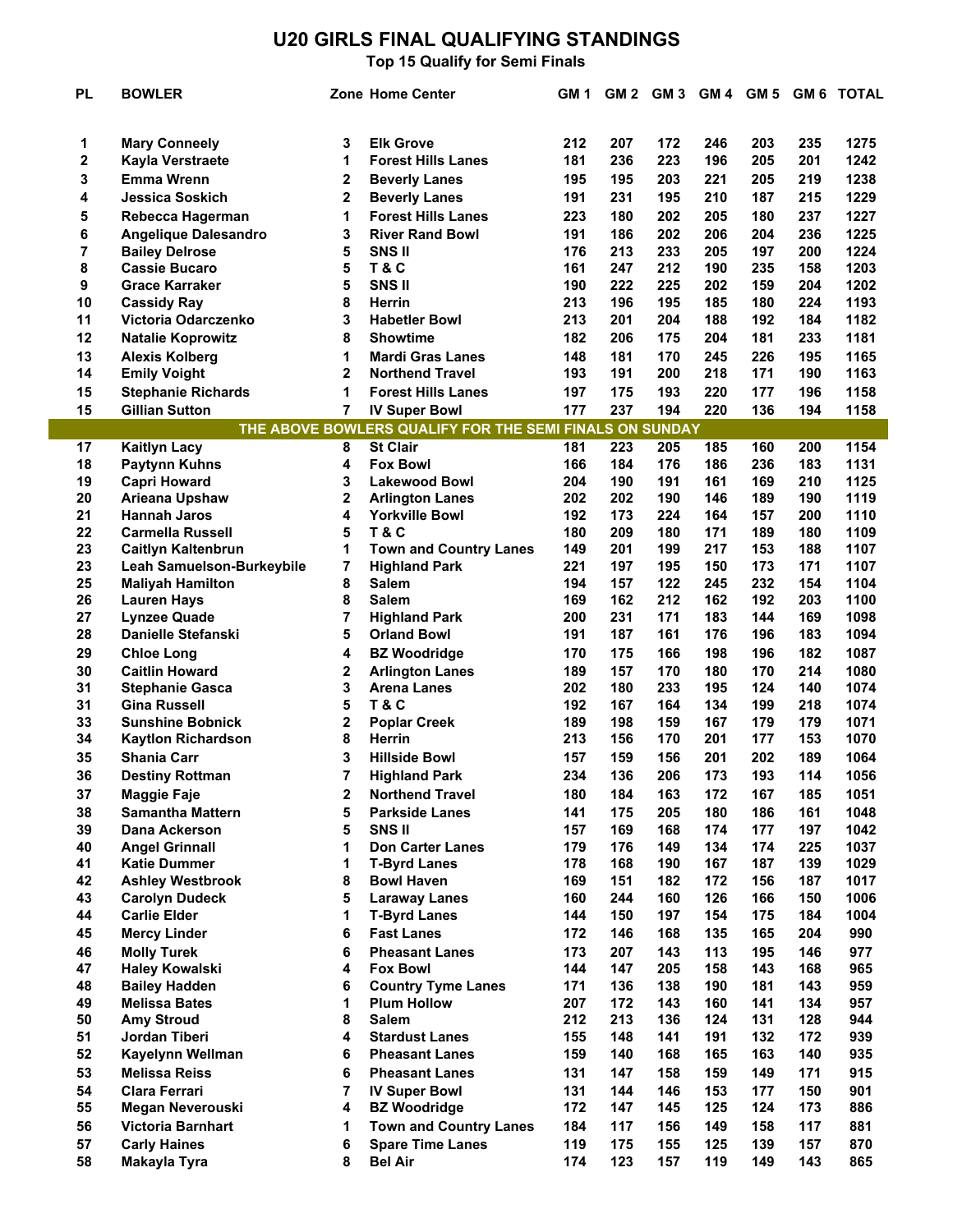# **U20 GIRLS FINAL QUALIFYING STANDINGS**

| 59 | Layla Word           |    | <b>Salem</b>                 | 137 | 146 | 172 | 123 | 148 | 138 | 864 |
|----|----------------------|----|------------------------------|-----|-----|-----|-----|-----|-----|-----|
| 60 | Jenna Sussenbach     | 4  | <b>BZ Woodridge (Joliet)</b> |     |     |     |     |     |     |     |
| 60 | <b>Sydney Gill</b>   | 5. | <b>Bowl Mor Streator</b>     |     |     |     |     |     |     | 0   |
| 60 | <b>Karlee Barton</b> |    | 5 T&C                        |     |     |     |     |     |     |     |
| 60 | Savannah Erickson    |    | <b>Plaza Lanes</b>           |     |     |     |     |     |     |     |
| 60 | <b>Calice Robins</b> |    | <b>Bluebird Lanes</b>        |     |     |     |     |     |     |     |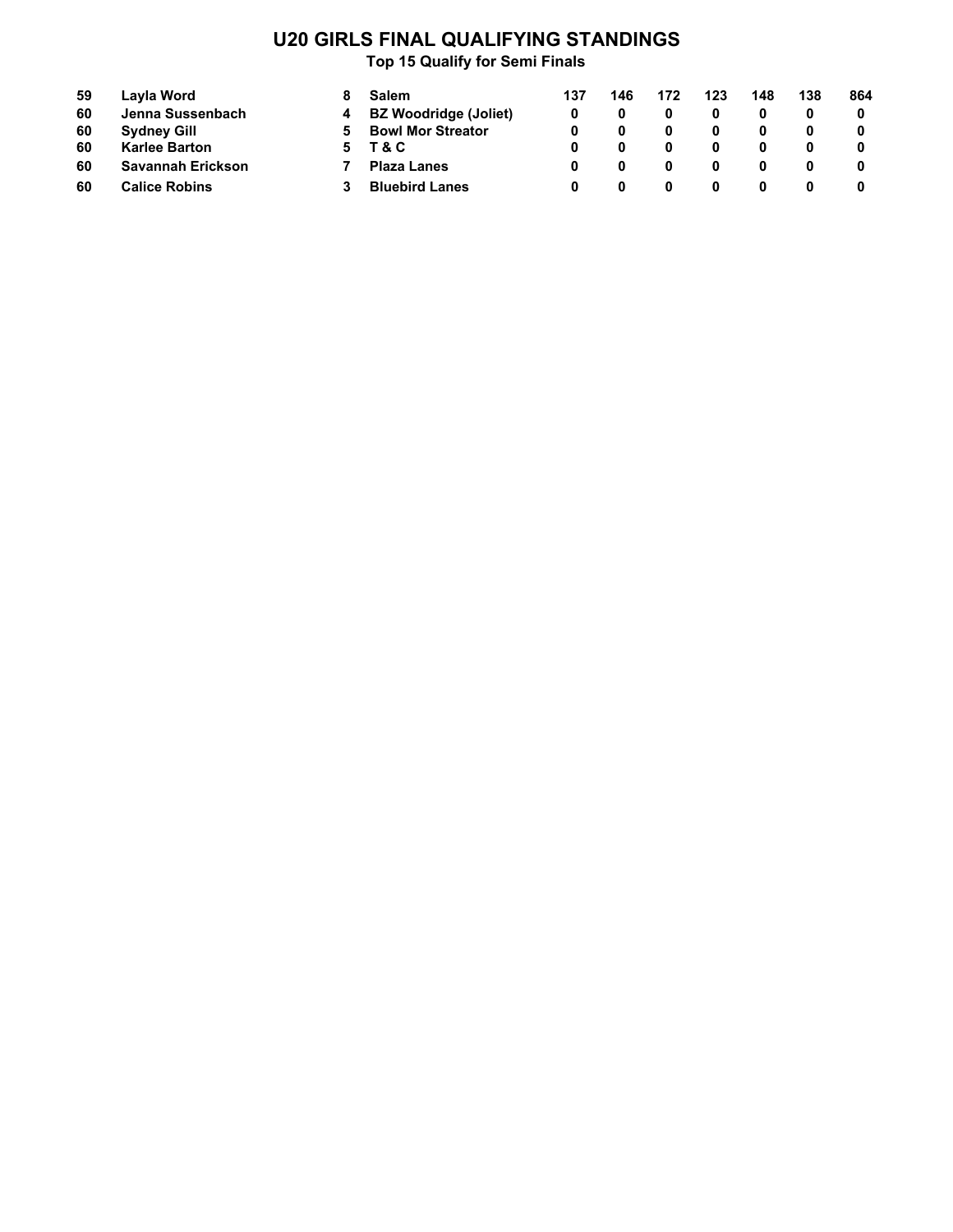## **U20 BOYS FINAL QUALIFYING STANDINGS**

**Top 20 and qualify for Semi Finals**

| <b>PL</b> | <b>BOWLER</b>                              |                | Zone Home Center                                        | GM 1       | GM 2       | GM 3       | GM 4       |            |            | GM 5 GM 6 TOTAL |
|-----------|--------------------------------------------|----------------|---------------------------------------------------------|------------|------------|------------|------------|------------|------------|-----------------|
|           |                                            |                |                                                         |            |            |            |            |            |            |                 |
|           |                                            |                |                                                         |            |            |            |            |            |            |                 |
| 1         | <b>Zach Singer</b>                         | 2              | <b>Lakeside Lanes</b>                                   | 236        | 221        | 228        | 266        | 267        | 215        | 1433            |
| 2         | <b>Brandon Mooney</b>                      | 1              | <b>Don Carter Lanes</b>                                 | 201        | 233        | 269        | 217        | 258        | 236        | 1414            |
| 3         | <b>Andrew Orf</b>                          | 8              | <b>St Clair</b>                                         | 270        | 243        | 203        | 206        | 207        | 268        | 1397            |
| 4         | <b>Seth Cushman</b>                        | 1              | <b>Don Carter Lanes</b>                                 | 247        | 221        | 196        | 245        | 204        | 269        | 1382            |
| 5         | <b>Daniel Hummel</b>                       | 8              | <b>Bel Air</b>                                          | 267        | 256        | 256        | 211        | 194        | 195        | 1379            |
| 6         | <b>Brandon Goeringer</b>                   | 5              | <b>Orland Bowl</b>                                      | 168        | 231        | 247        | 222        | 300        | 204        | 1372            |
| 7         | <b>Nick Sommer</b>                         | 1              | <b>Don Carter Lanes</b>                                 | 174        | 191        | 237        | 279        | 256        | 214        | 1351            |
| 8         | John Leshikar                              | 8              | <b>Stars and Strikes</b>                                | 169        | 265        | 210        | 194        | 242        | 269        | 1349            |
| 9         | <b>Nathan Stubler</b>                      | 7              | <b>IVSB</b>                                             | 224        | 244        | 199        | 264        | 219        | 190        | 1340            |
| 10        | Kobe Franklin                              | 3              | <b>Lakewood Bowl</b>                                    | 234        | 213        | 217        | 236        | 201        | 229        | 1330            |
| 11        | Josef Kalupski                             | 2              | <b>Northend Travel</b>                                  | 239        | 210        | 170        | 226        | 223        | 257        | 1325            |
| 12        | <b>Curtis Johnson II</b>                   | 3              | <b>Bluebird Lanes</b>                                   | 243        | 236        | 233        | 256        | 180        | 170        | 1318            |
| 13        | <b>Nick Kazanow</b>                        | 2              | <b>Northend Travel</b>                                  | 189        | 180        | 248        | 246        | 225        | 226        | 1314            |
| 14        | <b>Karl Burns</b>                          | 5              | <b>Plainfield Lanes</b>                                 | 224        | 240        | 212        | 225        | 222        | 184        | 1307            |
| 15        | <b>Ty Sexton</b>                           | 8              | 4th Street                                              | 257        | 257        | 161        | 192        | 218        | 211        | 1296            |
| 16        | <b>Kyle VanOteghem</b>                     | 7              | <b>QC Entertainment</b>                                 | 185        | 242        | 197        | 224        | 235        | 211        | 1294            |
| 17        | <b>Connor Kottke</b>                       | 4              | <b>Fox Bowl</b>                                         | 203        | 181        | 200        | 237        | 221        | 248        | 1290            |
| 18        | <b>Colton Marks</b>                        | 5              | <b>Orland Bowl</b>                                      | 211        | 201        | 212        | 226        | 181        | 255        | 1286            |
| 19        | <b>Jacob Hubbs</b>                         | 5              | SNS II                                                  | 226        | 214        | 210        | 189        | 247        | 193        | 1279            |
| 20        | <b>Andrew Wagner</b>                       | $\overline{2}$ | <b>Northend Travel</b>                                  | 212        | 225        | 266        | 202        | 181        | 183        | 1269            |
|           |                                            |                | THE ABOVE BOWLERS QUALIFY FOR THE SEMI FINALS ON SUNDAY |            |            |            |            |            |            |                 |
| 21        | <b>Nick Fox</b>                            | 3              | <b>Elk Grove</b>                                        | 236        | 234        | 204        | 231        | 181        | 181        | 1267            |
| 21        | <b>William Clark</b>                       | 5              | <b>Parkside Lanes</b>                                   | 201        | 189        | 186        | 209        | 224        | 258        | 1267            |
| 23        | <b>Jordan Noftz</b>                        | 5              | <b>Orland Bowl</b>                                      | 174        | 182        | 248        | 194        | 227        | 237        | 1262            |
| 23        | <b>Austin Snider</b>                       | 7              | <b>IV Super Bowl</b>                                    | 224        | 202        | 199        | 246        | 194        | 197        | 1262            |
| 25        | <b>Cameron Crowe</b>                       | 5              | <b>Orland Bowl</b>                                      | 222        | 177<br>204 | 223        | 211        | 211        | 210        | 1254            |
| 26        | <b>Dean Mudlong</b>                        | 4              | <b>Bowling Green Sports</b>                             | 167        |            | 221        | 234        | 211        | 215        | 1252            |
| 27        | <b>Christopher Moore</b>                   | 7              | <b>IV Super Bowl</b>                                    | 171        | 180        | 192        | 198        | 267        | 243<br>198 | 1251<br>1234    |
| 28        | Zach Kreke                                 | 8              | V & H                                                   | 204        | 236<br>193 | 211        | 182        | 203        | 256        |                 |
| 29<br>30  | <b>Keegan Spirek</b><br><b>Jake Barton</b> | 8<br>1         | V & H<br><b>Elgin Lanes</b>                             | 213<br>159 | 234        | 214<br>205 | 174<br>223 | 182<br>236 | 168        | 1232<br>1225    |
| 30        |                                            | 3              | <b>Lakewood Bowl</b>                                    |            | 145        | 192        | 199        | 243        | 228        | 1225            |
| 32        | <b>Clinton Lyons</b>                       | 4              | <b>Fox Bowl</b>                                         | 218<br>158 | 150        | 201        | 197        | 289        | 223        | 1218            |
| 33        | lan Ridgway<br><b>Ranzy Collins</b>        | 7              | <b>QC Entertainment</b>                                 | 201        | 221        | 208        | 197        | 195        | 190        | 1212            |
| 34        | <b>Nic Riley</b>                           | 6              | <b>Spare Time Lanes</b>                                 | 203        | 162        | 192        | 218        | 224        | 210        | 1209            |
| 35        | <b>Otto Meccia</b>                         | 3              | <b>Rolling Lanes</b>                                    | 176        | 171        | 146        | 232        | 226        | 256        | 1207            |
| 36        | <b>Seth Peterson</b>                       | 4              | <b>Fox Bowl</b>                                         | 179        | 203        | 224        | 159        | 250        | 189        | 1204            |
| 37        | <b>Caleb Kirby</b>                         | 5              | <b>Channahon Lanes</b>                                  | 194        | 194        | 194        | 193        | 223        | 205        | 1203            |
| 38        | <b>Austin Schomig</b>                      | 5              | <b>Channahon Lanes</b>                                  | 183        | 217        | 197        | 180        | 159        | 266        | 1202            |
| 39        | <b>Braden Jones</b>                        | 7              | Landmark                                                | 150        | 235        | 234        | 208        | 136        | 236        | 1199            |
| 40        | <b>Mitchel Guzzle</b>                      | 1              | <b>Paone's Blackhawk Lanes</b>                          | 205        | 197        | 183        | 202        | 191        | 217        | 1195            |
| 41        | <b>Kyler Gerl</b>                          | 1              | <b>Don Carter Lanes</b>                                 | 241        | 225        | 171        | 181        | 181        | 194        | 1193            |
| 41        | <b>Matthew Toohey</b>                      | 8              | <b>St Clair</b>                                         | 178        | 170        | 186        | 214        | 219        | 226        | 1193            |
| 43        | <b>Logan Enerson</b>                       | 2              | <b>Northend Travel</b>                                  | 238        | 253        | 202        | 153        | 170        | 176        | 1192            |
| 44        | <b>Jack Davern</b>                         | 5              | <b>Laraway Lanes</b>                                    | 215        | 206        | 184        | 214        | 219        | 150        | 1188            |
| 45        | <b>Eric Ullian</b>                         | 5              | <b>T&amp;C</b>                                          | 181        | 178        | 201        | 221        | 179        | 226        | 1186            |
| 46        | lan Tanzyus                                | 6              | <b>Spare Time Lanes</b>                                 | 182        | 197        | 204        | 258        | 162        | 181        | 1184            |
| 47        | Zach Mihelich                              | 5              | T&C                                                     | 200        | 138        | 218        | 197        | 207        | 223        | 1183            |
| 47        | <b>David Barrett-Ness</b>                  | 8              | <b>Stars and Strikes</b>                                | 157        | 190        | 225        | 190        | 231        | 190        | 1183            |
| 49        | <b>Jack Baggs</b>                          | 5              | <b>Parkside Lanes</b>                                   | 219        | 195        | 182        | 173        | 183        | 226        | 1178            |
| 50        | <b>Michael Kazanow</b>                     | 3              | <b>Elk Grove</b>                                        | 162        | 208        | 179        | 208        | 222        | 196        | 1175            |
| 50        | <b>Matthew Seigel</b>                      | 1              | <b>Don Carter Lanes</b>                                 | 133        | 236        | 234        | 213        | 192        | 167        | 1175            |